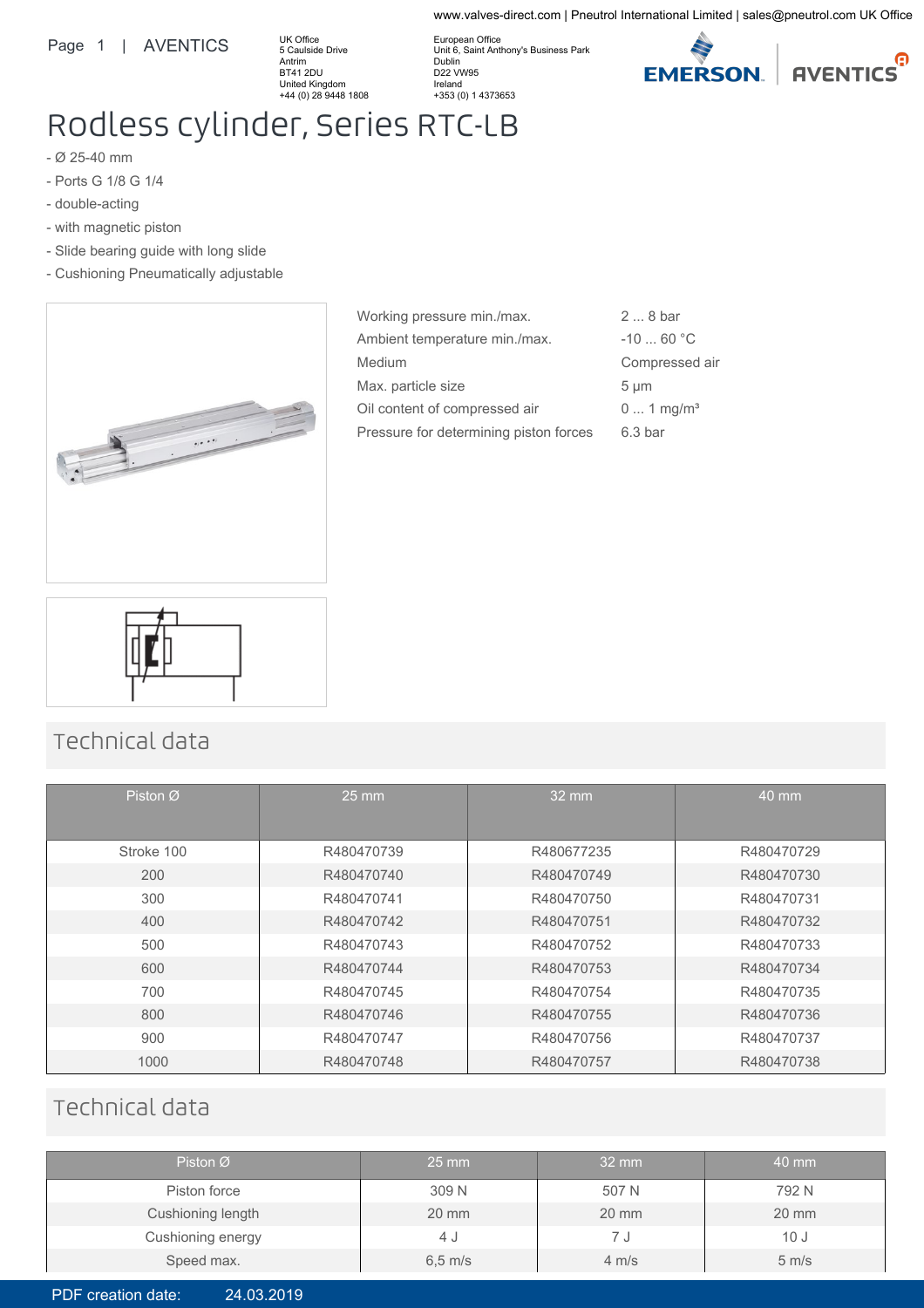www.valves-direct.com | Pneutrol International Limited | sales@pneutrol.com UK Office

| Page 2 | <b>AVENTICS</b>    | UK Office<br>5 Caulside Drive<br>Antrim<br><b>BT41 2DU</b><br>United Kingdom<br>+44 (0) 28 9448 1808 | European Office<br>Dublin<br>D22 VW95<br>Ireland<br>+353 (0) 1 4373653 | Unit 6, Saint Anthony's Business Park |                   | <b>EMERSON</b> | <b>AVENTICS</b> | Θ |
|--------|--------------------|------------------------------------------------------------------------------------------------------|------------------------------------------------------------------------|---------------------------------------|-------------------|----------------|-----------------|---|
|        | PistonØ            |                                                                                                      | $25$ mm                                                                |                                       | $32 \, \text{mm}$ |                | $40$ mm         |   |
|        | Weight 0 mm stroke |                                                                                                      | 2,38 kg                                                                |                                       | $3,7$ kg          |                | $5.04$ kg       |   |
|        | +10 mm stroke      |                                                                                                      | $0,033$ kg                                                             |                                       | $0.04$ kg         |                | $0,049$ kg      |   |
|        | Stroke max.        |                                                                                                      | 7000 mm                                                                |                                       | 9900 mm           |                | 9900 mm         |   |

## Technical information

The pressure dew point must be at least 15 °C under ambient and medium temperature and may not exceed 3 °C . The delivered product is lubricated for lifetime.

## Technical information

| <b>Material</b> |                              |
|-----------------|------------------------------|
| Cylinder tube   | Aluminum, anodized           |
| Cap             | Aluminum, anodized           |
| Seal            | Polyurethane                 |
| Sealing strips  | Polyurethane Stainless steel |
| Ball rail table | Aluminum, anodized           |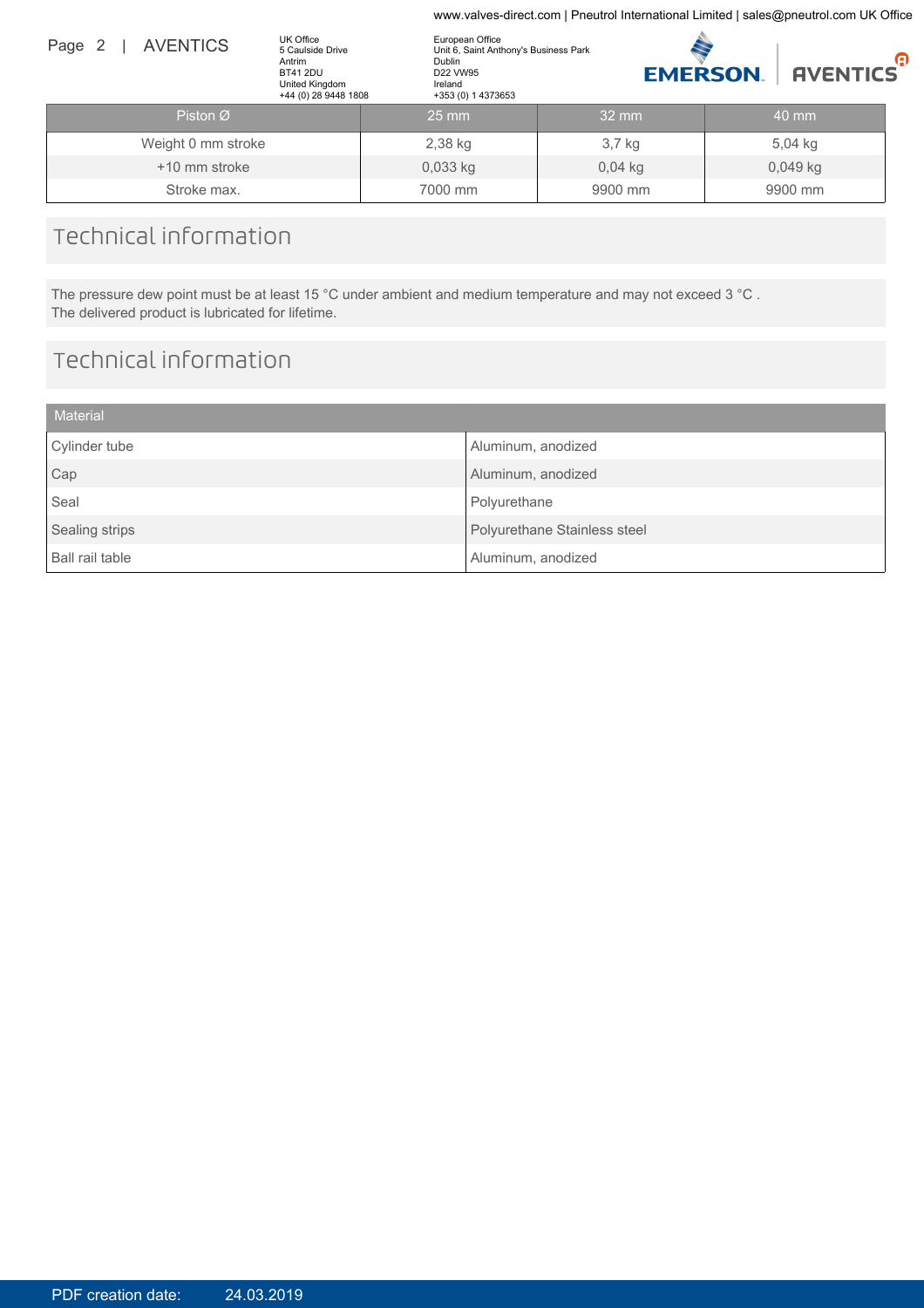www.valves-direct.com | Pneutrol International Limited | sales@pneutrol.com UK Office

### Page 3 | AVENTICS

UK Office 5 Caulside Drive Antrim BT41 2DU United Kingdom +44 (0) 28 9448 1808

European Office Unit 6, Saint Anthony's Business Park Dublin D22 VW95 Ireland +353 (0) 1 4373653



## Dimensions



## Dimensions

| Piston $\varnothing$ | B                                                                                                                                                        | <b>BU</b>      | <b>BD</b> | CU             |                | EE.            | EН         | FH             |                | <b>FS</b>      | GA             | <b>GB</b> | <b>GE</b> | GR | <b>HA</b>      | <b>HB</b> |                |                 | <b>JB</b> | <b>MCF</b>      | PL   |    | <b>PM</b> |
|----------------------|----------------------------------------------------------------------------------------------------------------------------------------------------------|----------------|-----------|----------------|----------------|----------------|------------|----------------|----------------|----------------|----------------|-----------|-----------|----|----------------|-----------|----------------|-----------------|-----------|-----------------|------|----|-----------|
| $25 \text{ mm}$      | 67,3                                                                                                                                                     | 294            | 44        | 81             |                | G 1/8          | 28         | 55.1           |                | 62             | 18             | 60        | 34        | 40 | 54.4           | 101.6     |                | 5.9             | 160       | 312             | 20   |    | 8         |
| $32 \, \text{mm}$    | 80,3                                                                                                                                                     | 326            | 58        | 99             |                | G 1/8          | 36,6       | 65.1           |                | 71             | 30             | 60        | 38.5      | 50 | 68             | 101.6     |                | 7.5             | 200       | 345             | 18.5 |    | 9.5       |
| 40 mm                | 89,3                                                                                                                                                     | 364            | 70        | 108            |                | G 1/4          | 41         | 71             |                | 75.5           | 30             | 60        | 40.5      | 50 | 80             | 127       |                | 7.5             | 240       | 388             | 18   |    | 10        |
| Piston Ø             | U2 U3 W1<br>PP<br>RJ<br>TG.<br>PO<br>Q <sub>5</sub><br><b>RH</b><br><b>RK</b><br><b>RL</b><br><b>SG</b><br>RG<br>RT <sub>1</sub><br>T <sub>1</sub><br>TT |                |           |                |                |                |            |                |                |                |                |           |           |    |                |           |                |                 |           |                 |      |    |           |
|                      |                                                                                                                                                          |                |           |                |                |                |            |                |                |                |                |           |           |    |                |           |                |                 |           |                 |      |    |           |
| $25 \text{ mm}$      | 21.5                                                                                                                                                     |                | 9.3       | 38.8           | M4             |                | 1/4-28 UNF |                | M <sub>6</sub> | M <sub>6</sub> |                | Ø12.01 H7 |           |    | M <sub>5</sub> | 17.3      | N <sub>6</sub> | N <sub>6</sub>  | 10.1      | 19              | 40   | 15 | 96        |
| 32 mm                | 24.5                                                                                                                                                     |                | 9.5       | 39             | M <sub>6</sub> |                | 1/4-28 UNF |                | M <sub>6</sub> | M <sub>6</sub> |                |           | Ø12.01 H7 |    | M <sub>6</sub> | 22        | N <sub>6</sub> | N <sub>6</sub>  | 10.1      | 40              | 40   | 15 | 115       |
| 40 mm                | 31.5                                                                                                                                                     |                | 11        | 44.6           | M <sub>6</sub> |                | 1/4-28 UNF |                | M <sub>6</sub> | M <sub>6</sub> |                | Ø12.01 H7 |           |    | M <sub>6</sub> | 22        | N <sub>6</sub> | N <sub>6</sub>  | 11.2      | 40              | 40   | 15 | 124       |
|                      |                                                                                                                                                          |                |           |                |                |                |            |                |                |                |                |           |           |    |                |           |                |                 |           |                 |      |    |           |
| Piston Ø             |                                                                                                                                                          | W <sub>2</sub> |           | W3             |                | W <sub>4</sub> |            | W <sub>5</sub> |                |                | W <sub>6</sub> |           | W7        |    | Wd1            |           |                | Wd <sub>2</sub> |           | Wd <sub>3</sub> |      |    | <b>ZD</b> |
| $25 \text{ mm}$      |                                                                                                                                                          | 79             |           | $\overline{7}$ |                | 18             |            | 30             |                |                | 13.5           |           | 19.8      |    | Ø6.8           |           |                | Ø6.8            |           | Ø4G8            |      |    | 362       |
| $32 \, \text{mm}$    |                                                                                                                                                          | 95             |           | 15             |                | 26             |            | 30             |                | 19             |                |           | 26.8      |    | Ø8.8           |           |                | Ø9.2            |           | Ø6G8            |      |    | 403       |
| 40 mm                |                                                                                                                                                          | 104            |           | 15             |                | 26             |            | 30             |                | 19             |                |           | 26.8      |    | Ø8.8           |           |                | Ø9.2            |           | Ø6G8            |      |    | 445       |

PDF creation date: 24.03.2019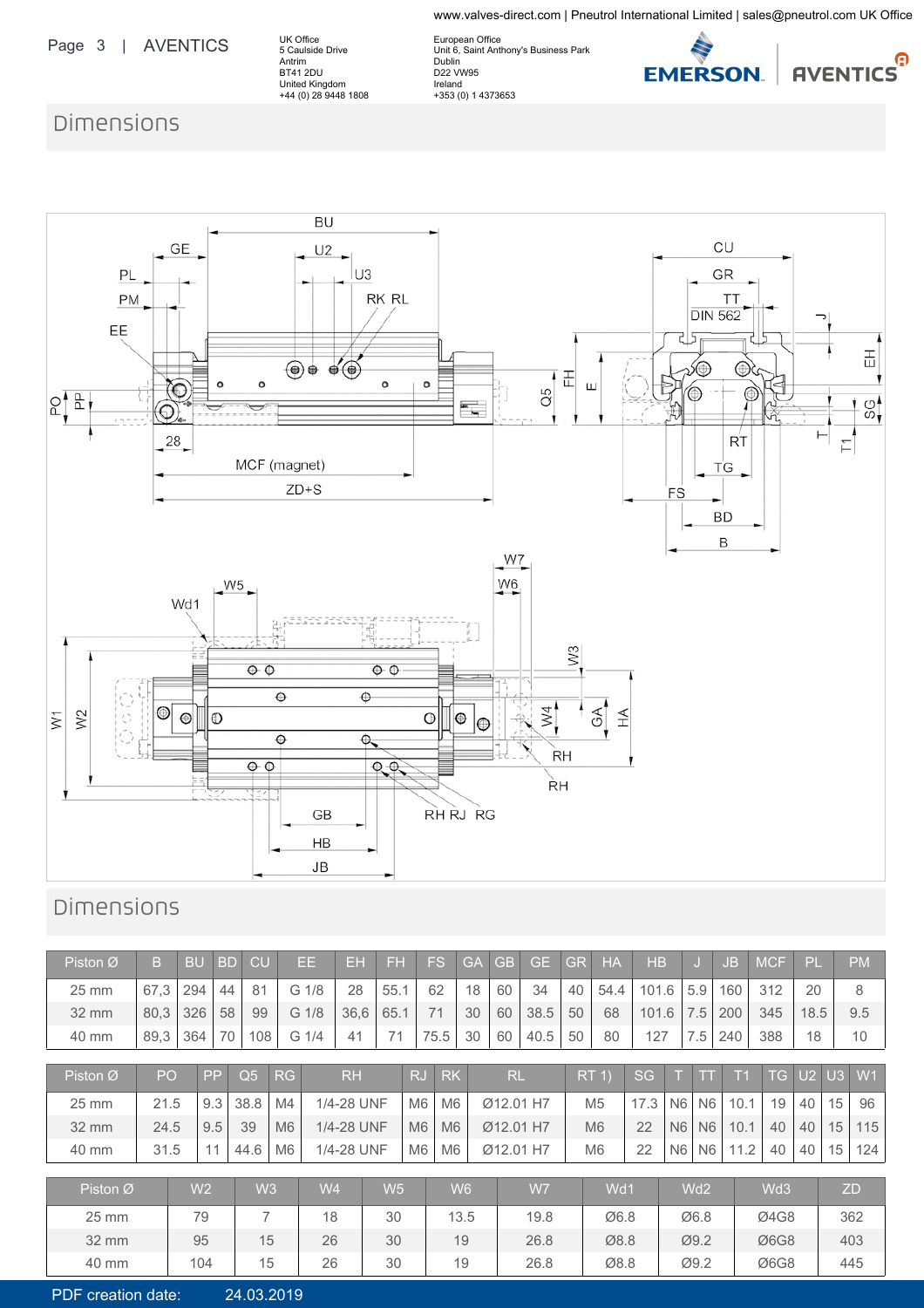#### Page 4 | AVENTICS

UK Office 5 Caulside Drive Antrim BT41 2DU<br>United Kingdom +44 (0) 28 9448 1808

European Office Unit 6, Saint Anthony's Business Park Dublin D22 VW95 Ireland +353 (0) 1 4373653



www.valves-direct.com | Pneutrol International Limited | sales@pneutrol.com UK Office

### Dimensions

Permissible forces Fx Fy Fz and torques Mx My Mz



With simultaneously moments on the cylinder this equation must be used in addition to the maximum moments check. In the cushioning phase of the movement additional forces occur and must be considered. Please use our calculation tool for rodless cylinders on the http://www.aventics.com.



#### dynamic

| Piston $\varnothing$ | Mx [Nm] | My [Nm] | Mz [Nm] |
|----------------------|---------|---------|---------|
| 25 mm                | 1.4     | 60      | 60      |
| $32 \text{ mm}$      |         | 90      | 90      |
| 40 mm                |         | 100     | 100     |

#### static

| Piston $\varnothing$ | Fx[N] | Fy [N] | <b>Fz</b> [N] | $Mx$ [Nm] | My [Nm] | Mz [Nm] |
|----------------------|-------|--------|---------------|-----------|---------|---------|
| $25 \, \text{mm}$    | 1800  | 1200   | 3200          | 42        | 160     | 160     |
| $32 \, \text{mm}$    | 2200  | 1400   | 3800          | 96        | 310     | 310     |
| 40 mm                | 2700  | 1400   | 3800          | 109       | 362     | 362     |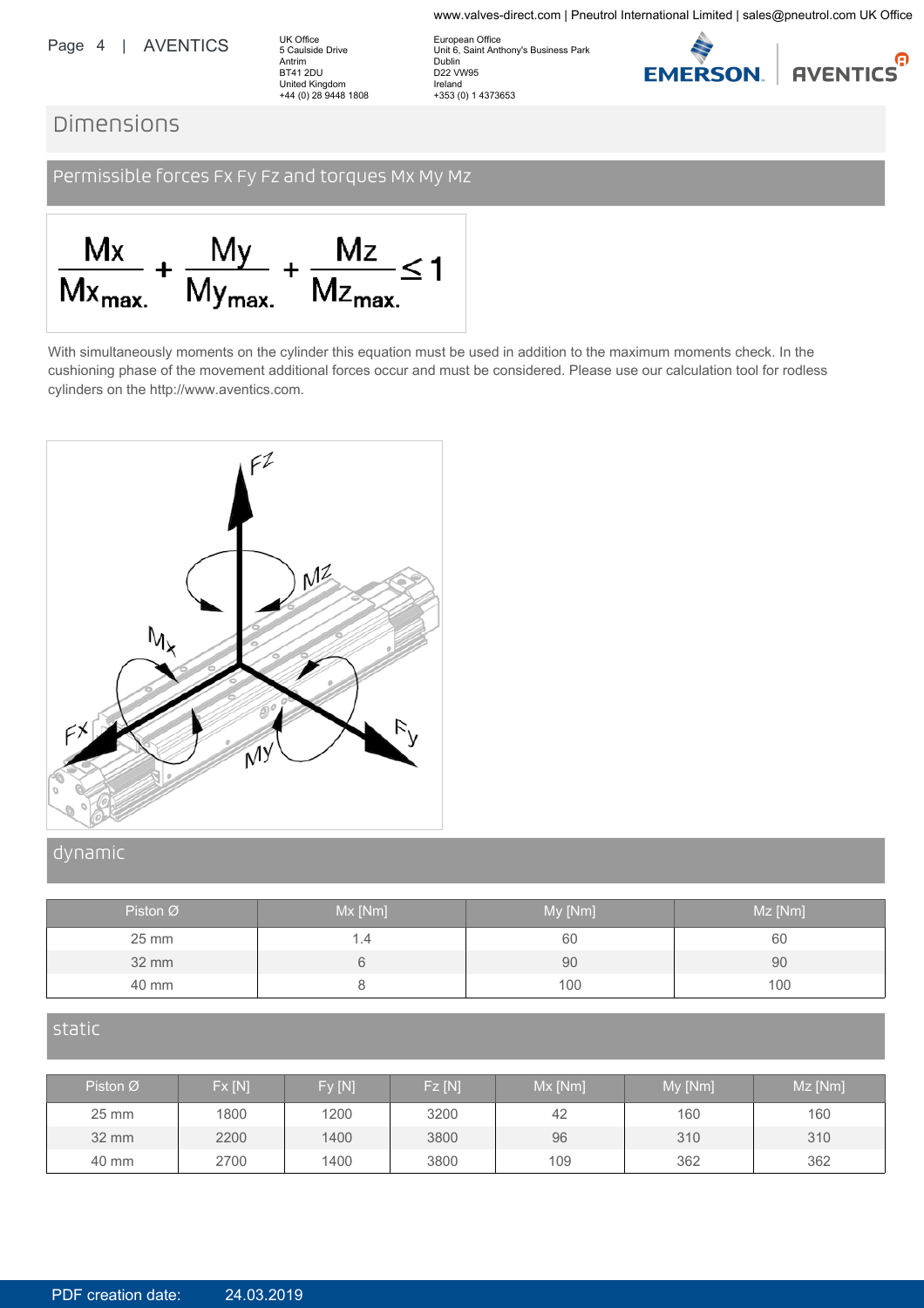#### Page 5 | AVENTICS

UK Office 5 Caulside Drive Antrim BT41 2DU United Kingdom +44 (0) 28 9448 1808

European Office Unit 6, Saint Anthony's Business Park Dublin D22 VW95 Ireland +353 (0) 1 4373653



www.valves-direct.com | Pneutrol International Limited | sales@pneutrol.com UK Office

## Dimensions

### Max. play and recommended max. lever arm length



 $L =$  lever arm M = Torques

### Dimensions

| Piston $\varnothing$ |                    |                  | $\mathsf{L} \mathsf{x}$ |     | LZ. |
|----------------------|--------------------|------------------|-------------------------|-----|-----|
| $25 \, \text{mm}$    | $\leq 0.2^{\circ}$ | $\leq 0.3^\circ$ | 551                     | 280 | 551 |
| 32 mm                | $\leq 0,1^{\circ}$ | $\leq 0.3^\circ$ | 612                     | 320 | 612 |
| 40 mm                | $\leq 0,1^{\circ}$ | $\leq 0.3^\circ$ | 612                     | 320 | 612 |

### Diagrams



Limit diagram for pneumatic cushioning with horizontal mounting

v = Piston velocity [m/s]m = Cushionable mass [kg]

The values for the cushionable mass m and piston velocity v must be on or below the graph for the selected piston diameter.